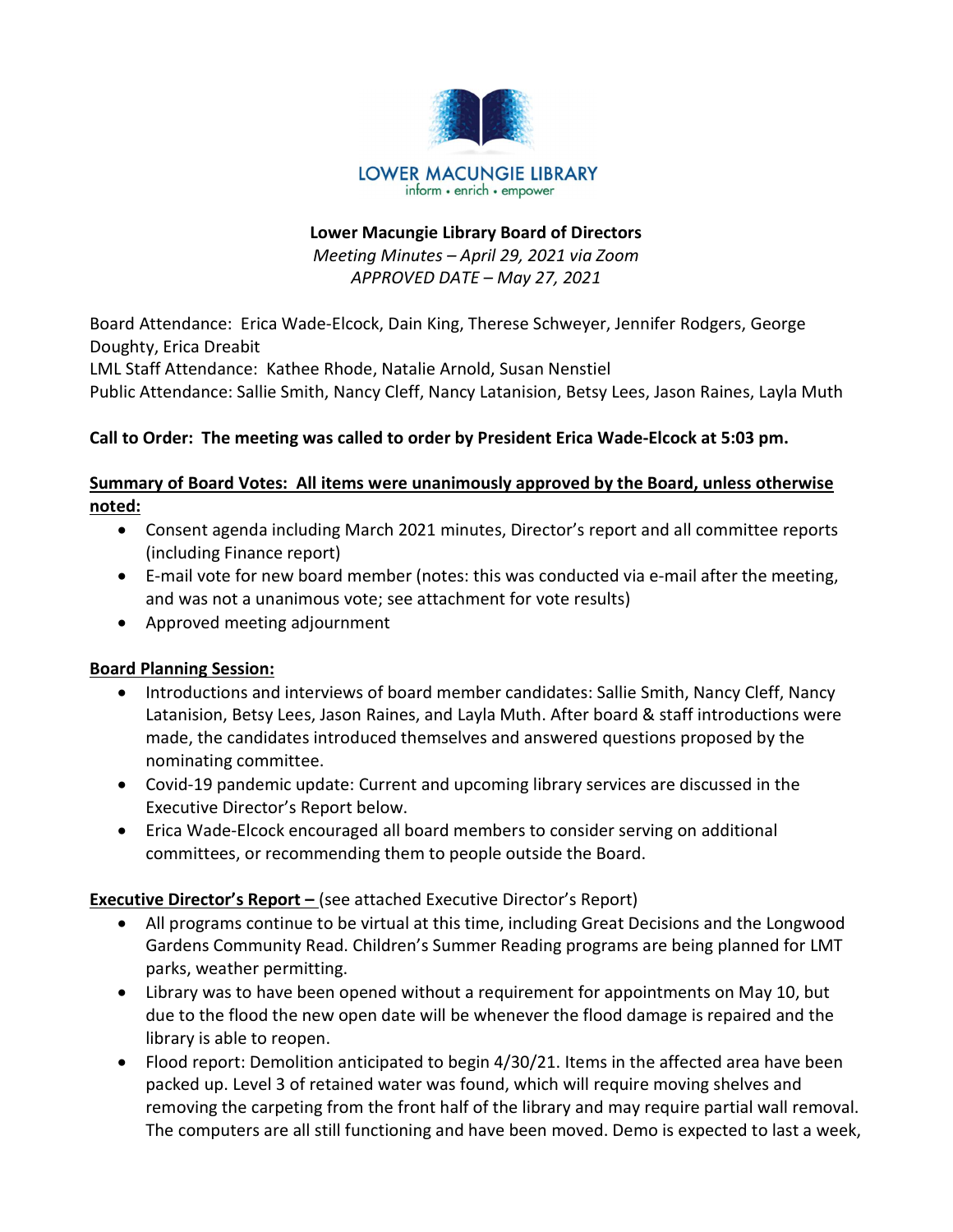expecting that it will be a week or two before services can be opened. The township's insurance covers the costs related to the building, and the library's insurance covers costs related to shelving, furniture, and books that were damaged. Staff prepared an inventory and photos for the insurance adjusters.

- Personnel manual was presented to the staff, and the personnel committee will review updates from the staff at their next meeting. The Great Decisions program was delayed for one week due to the flood.
- Review of the quarterly statistics postponed until the next board meeting.

## Committee Chair Reports & Next Meeting Dates

#### Finance:

- Committee reviewed the reserve funds policy, and did not make any changes. The policy is located in the Box. Board should review to be approved at the next board meeting.
- Review of the window treatments proposal postponed to the next board meeting.
- Lease agreement: legal issues dating back to 2000 need to be addressed in order to get the lease done.
- Next meeting May 17 at 5:00 pm on Zoom

#### Personnel:

- Committee met on 4/23. Discussed plan for clarifying remote workers, library reopening fully and keeping staff safe, staff suggestions for edits to the personnel manual, and workforce planning.
- David Elcock, HR Consultant, has joined the committee.
- Next meeting May 28 at 12:00 pm on Zoom

## Marketing

- Committee met on 4/20 and rethought overall priorities, with the main conclusion being that we needed to fully reopen.
- Next meeting TBD

## Facilities:

- No report
- Next meeting TBD

## Friends of LML Update:

- No report
- Next meeting TBD

#### Technology:

- Regarding the extended outdoor Wi-Fi services that had been considered, the township has also been looking at doing that from their building, so this is postponed for now.
- Erica Dreabit volunteered to join the committee.
- Next meeting TBD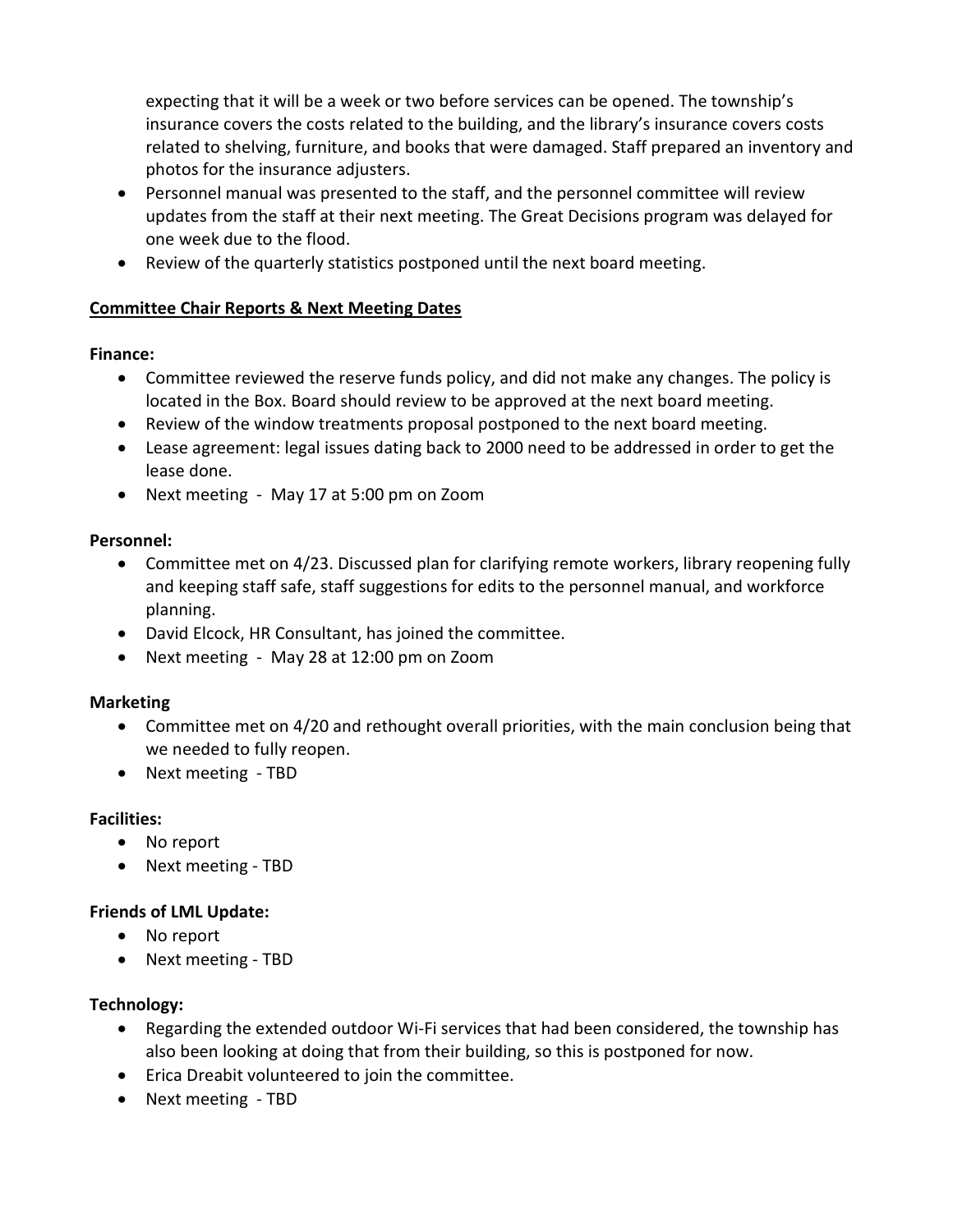#### Nominating:

- Discussion of board candidates was conducted during an Executive Session.
- Next meeting TBD

#### Strategic Planning:

• Next meeting - TBD

#### Old Business

None

#### New Business

• None

#### Public Comment

• None

Public Board Meeting was adjourned at 6:31 pm

#### Executive Session

- Session was convened at 6:31 pm to discuss board candidates. Session adjourned at 6:53 pm.
- Vote on new board member was conducted via e-mail by Erica Wade-Elcock (see attachment for vote results). Layla Muth was selected as our candidate to be submitted to the Township Board of Commissioners.

#### ACTION ITEMS WITH DUE DATES

Next Meeting: Thursday, May 27 at 5:00 pm on Zoom (Natalie will send a link before the meeting)

Respectively submitted: Erica Dreabit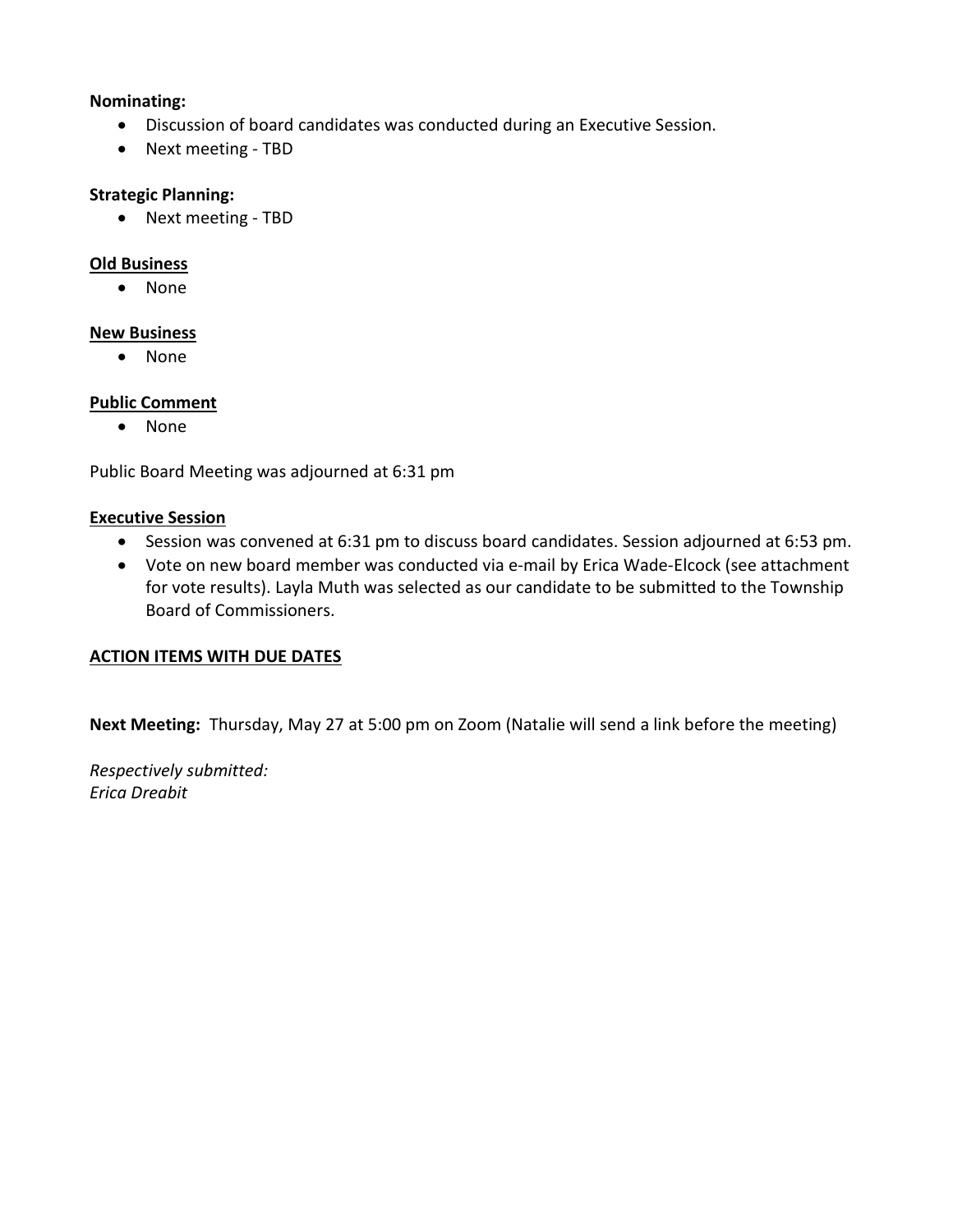## Library Director's Report (4/29/21)

# **Objectives**

## Community Partnership

- Programs for adults, teens and children will continue virtually. Great Decisions 2021 and the Longwood Gardens Community Read adult programming continues on Zoom. Summer programming is being planned for outdoors, weather permitting
- Participating in Great Decisions and the Longwood Gardens Community Read programs
- Susan set up an information table in the lobby for the May primary
- Flyers with LML branded pencils will be distributed at the shredding event held Saturday, May 8 in the Community Center parking lot

#### Relevance

- Contactless-pickup appointments are available Monday through Thursday (three every ten minutes) from 10:00am to 5:50pm, Friday and Saturday 10:00am to 1:50pm
- Computer services and browsing appointments will continue Monday through Thursday from 10:00am to 5:00pm
- Beginning Monday, May 10 appointments will no longer be needed to pick up, browse or use a computer
- LMT is considering upgrading their Wi-Fi to extend into the parking lot

## Fiscal Responsibility

- Susan submitted our CARES ACT Library Plan for \$2,708.64 to the District Consultant February  $16 - OCL$  is reviewing the request
- The LCLC directors agreed to remain fine-free till September 1
- LMT is working with the solicitor regarding the LML agreement

#### Communication and Leadership Effectiveness

- Presented the Personnel Policy as the policy of the month for discussion at the April staff meeting
- Completed the annual staff reviews and Hailey's three month review
- Attended the PaLA Legislative Town Hall Wednesday, March 10
- Attended the PaLA Directors Forum Thursday, March 25
- Met with LCLC Directors Friday, April 9
- Attended the OCL Information Exchange Monday, April 12
- Attended the webinar "Library Staff Morale & the Academic Hierarchy" Tuesday, April 20
- Interviewed three candidates for the Library Assistant position

#### **Statistics**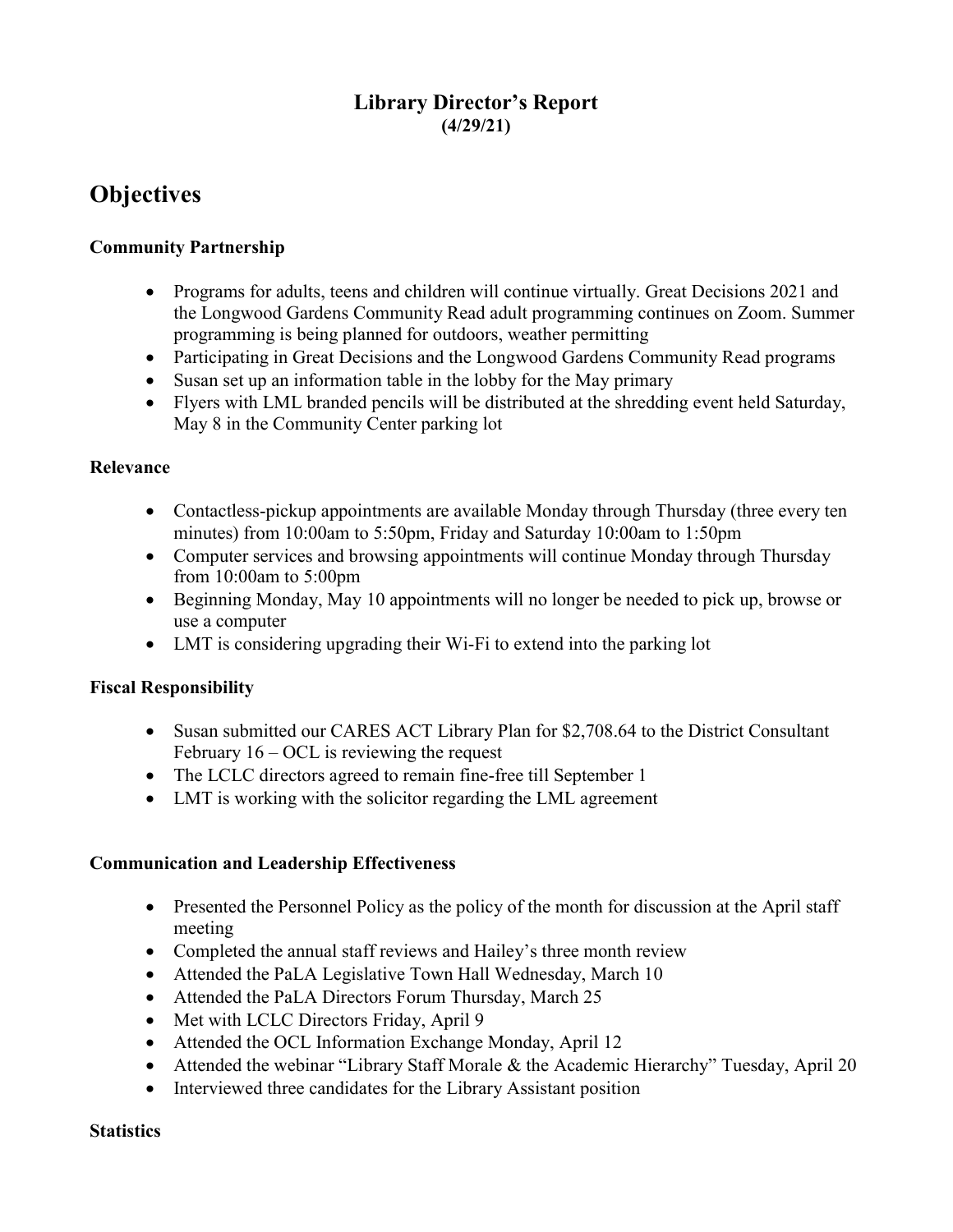• Available in  $Box$ 

### Programming

- LML Book Club (A Woman of No Importance) April 7 via Zoom, Attendance: 16
- Great Decisions (Global Supply Chains and National Security) April 8 via Zoom, Attendance: 14
- Books & Beyond via Zoom April 12, Attendance: 6
- April Grab & Go Craft Kits  $70$
- Great Decisions (Persian Gulf Security) April 14, Attendance: 13
- Earth Day Craft Kits  $-45$
- Great Decisions (*Brexit and the European Union*) April 14, Attendance: 13
- Longwood Gardens Community Read April 22, Attendance:12

## Mark Your Calendar

- Great Decisions Wednesdays beginning April 7 through May  $26$ ,  $7-8:30$ 
	- 1. Global Supply Chains and National Security
	- 2. Persian Gulf Security
	- 3. Brexit and the European Union
	- 4. Struggles Over the Melting Arctic
	- 5. China's Role in Africa
	- 6. The Korean Peninsula
	- 7. The Role of International Organizations in a Global Pandemic
	- 8. The End of Globalization?
- Longwood Gardens Community Read program "Birds & Birding: A Community Read Conversation" with authors J. Drew Latham and Mya Thompson – May  $4 \ (a) 6:30 \text{pm}$
- The library will be closed during the LMT shredding event held in the Community Center parking lot May 8
- Longwood Gardens Community Read program "Artists on Storytelling: A Community Read Conversation with J. Drew Latham and Charlotte Black Alston (master storyteller) – May 11  $\omega$ 6:30pm